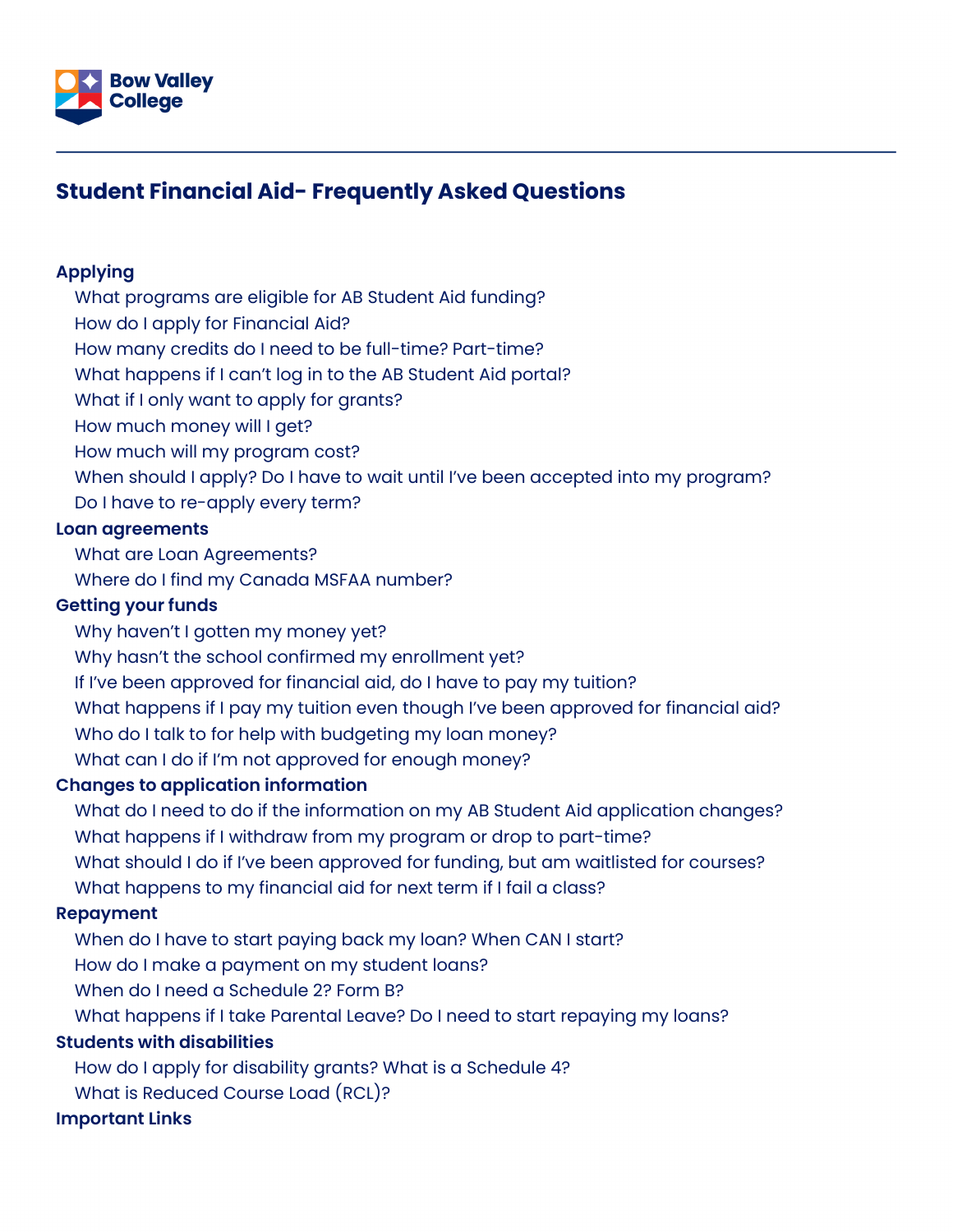# <span id="page-1-5"></span><span id="page-1-0"></span>**Applying**

#### <span id="page-1-1"></span>What programs are eligible for AB Student Aid funding?

To be eligible for AB Student Aid funding (loans and grants), you must be enrolled in a program that has been accredited by the Ministry of Advanced Education (also referred to as "career programs").

If you don't know if the program you are applying for is eligible, you can check [here.](https://studentaid.alberta.ca/eligibility/school-and-program-eligibility/)

o Please note: Upgrading, English Language Learning, and Continuing Education courses are not eligible.

### <span id="page-1-2"></span>How do I apply for Financial Aid?

**Full-time**- you ca[n apply online](https://youtu.be/Q-l3KaNNEOI)**\*** through [AB Student Aid.](https://studentaid.alberta.ca/) Applications take anywhere from 2-4 weeks (online)to process.

**\*** Paper applications are only available in special circumstances. To request one, call AB Student Aid at 1-855-606-2096 and ask for the Client Resolution Unit.

**Part-time**- you must apply by a PDF application: Applications are available through **Alberta** [Student Aid.](https://studentaid.alberta.ca/) Applications take to 4-6 weeks to process.

**Out of Province**- If you are a resident of a province other than Alberta, please see the Student Aid website from your province of residence (see [Important links\)](#page-7-4).

### <span id="page-1-3"></span>How many credits do I need to be full-time? Part-time?

**Full-time**- you need to be enrolled in at least 9 credits; a required work placement, practicum, clinical or preceptorship; or approved for a Reduced Course Load (see [What is Reduced Course](#page-7-3)  [Load \(RCL\)?\)](#page-7-3).

**Part-time**- you must be enrolled in 2-8 credits.

### <span id="page-1-4"></span>What happens if I can't log in to the AB Student Aid portal?

If you have problems logging in to you[r My Alberta Digital ID,](https://account.alberta.ca/login?spEntityID=http%3A%2F%2Fsiamsfs.madi.alberta.ca%2Fadfs%2Fservices%2Ftrust&goto=https%3A%2F%2Faccount.alberta.ca%2Fsso%2FSSORedirect%2FmetaAlias%2Fidp3%3FReqID%3Did-39850ea6-522f-4a35-b540-3e0ee8315222%26index%3Dnull%26acsURL%3D%26spEntityID%3Dhttp%253A%252F%252Fsiamsfs.madi.alberta.ca%252Fadfs%252Fservices%252Ftrust%26binding%3D) and already have an [account set up,](https://youtu.be/SkKyTTKQzTs) try the "Forgot your username or password?" link on the sign in page first.

If this does not work, you will have t[o email](mailto:myalbertaid@gov.ab.ca?subject=Access%20to%20MADI%20Account) or call the helpline (1-844-643-2789).

If you can't gain full access to the AB Student Aid portal, you should still be able to apply online by choosing to continue with partial access.

You will need to verify your identity to fully access your AB Student Aid account, so it is wise to begin this process once you have submitted your application.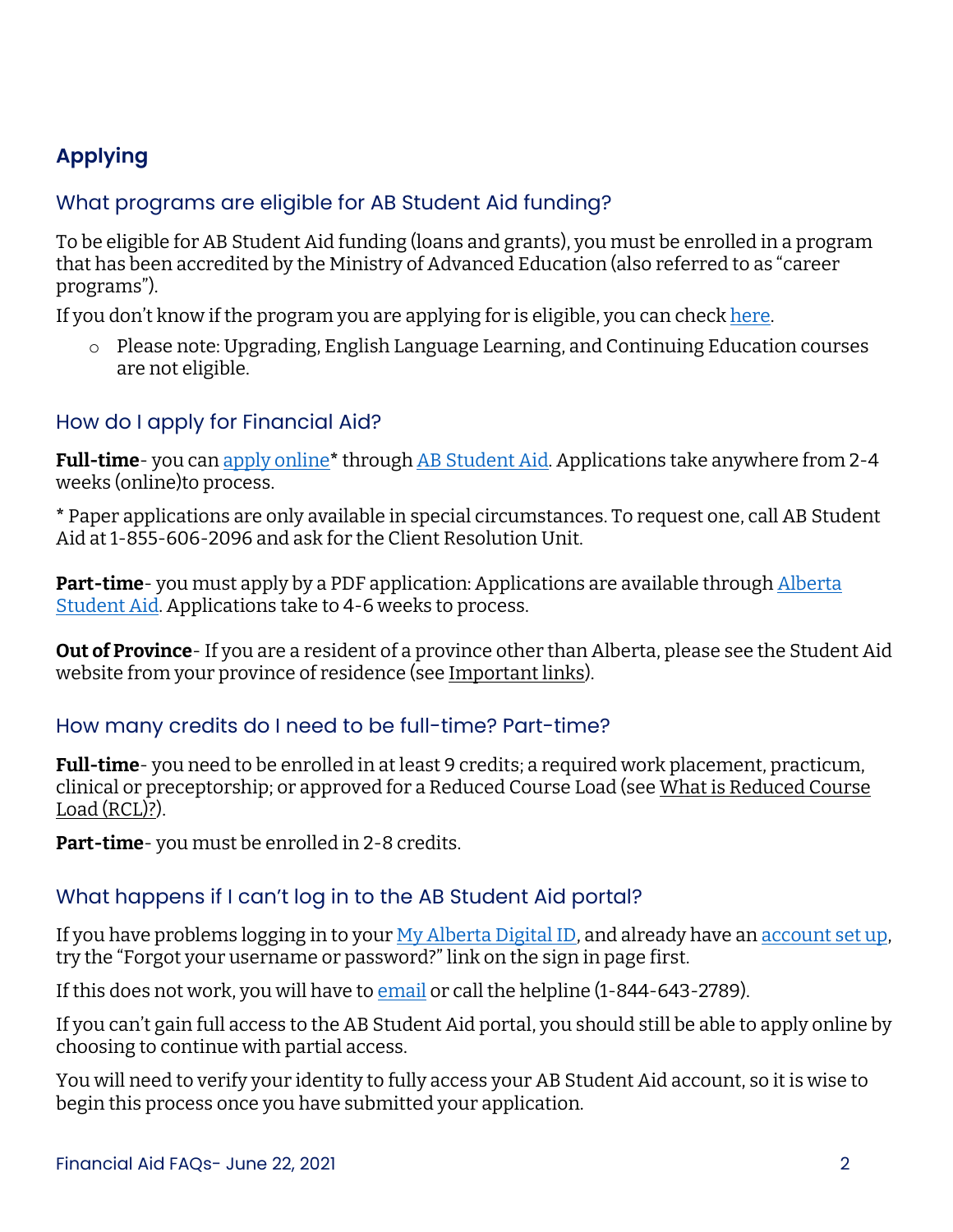## <span id="page-2-0"></span>What if I only want to apply for grants?

We recommend submitting your application and waiting to see what you are assessed for before deciding how much money you will or won't take- you can always return funds if you are awarded more than you need (se[e How do I make a payment on my student loans?\)](#page-6-3).

#### <span id="page-2-1"></span>How much money will I get?

The amount of money you will receive is based on your [financial need.](https://studentaid.alberta.ca/eligibility/eligibility-requirements-for-full-time-students/#page1108) Essentially, the formula is: Costs - Resources = Need

That said, there are limits:

- o Full-time applicants can be awarded a maximum of \$10,050 per term in loan funds, plus additional grants, and can owe up to \$75,000 at one time.
- o Part-time applicants can owe up to \$10,000 at one time.
- o AB Student Aid also expects you to help pay for your education, so they will subtract \$1500 from your calculated need. \*

**\*** There are some exceptions: the funds will not be subtracted from single parents, students with permanent disabilities, current or former Wards of the Crown, and those who declare Indigenous status.

#### <span id="page-2-2"></span>How much will my program cost?

All costs for the loan term you choose (1 or 2 terms) have already been loaded into the online Fulltime Funding application, and Financial Aid staff will complete Section 5 in part-time applications (see [COVID-19 specific rules and changes\)](#page-1-5).

See the Bow Valley College [Tuition and Fees page](https://bowvalleycollege.ca/admissions/tuition-and-fees) for full program costs by term.

### <span id="page-2-3"></span>When should I apply? Do I have to wait until I've been accepted into my program?

Apply as early as you can; applications for are released each year in June and take 2-4 weeks (online) and 4-6 weeks (paper) to process. It will take an additional 5-10 business days to complete your loan agreements (if you're a first-time recipient) and 5-10 business days to receive your funds.

You can apply even if you haven't been accepted into your program yet. You just need to be enrolled in the program listed on your application and registered in the appropriate number of courses (see [How many credits do I need to be full-time? Part-time?\)](#page-1-3) before we can confirm your loan.

#### <span id="page-2-4"></span>Do I have to re-apply every term?

**Full-time**- You can apply for up to two terms at one time (unless you are applying for Spring/Summer term, in which case you need to submit a new application for the Fall term).

**Part-time**- You must submit a new application for each term; the school can only process an application for courses that you are already enrolled in.

Financial Aid FAQs- June 22, 2021 3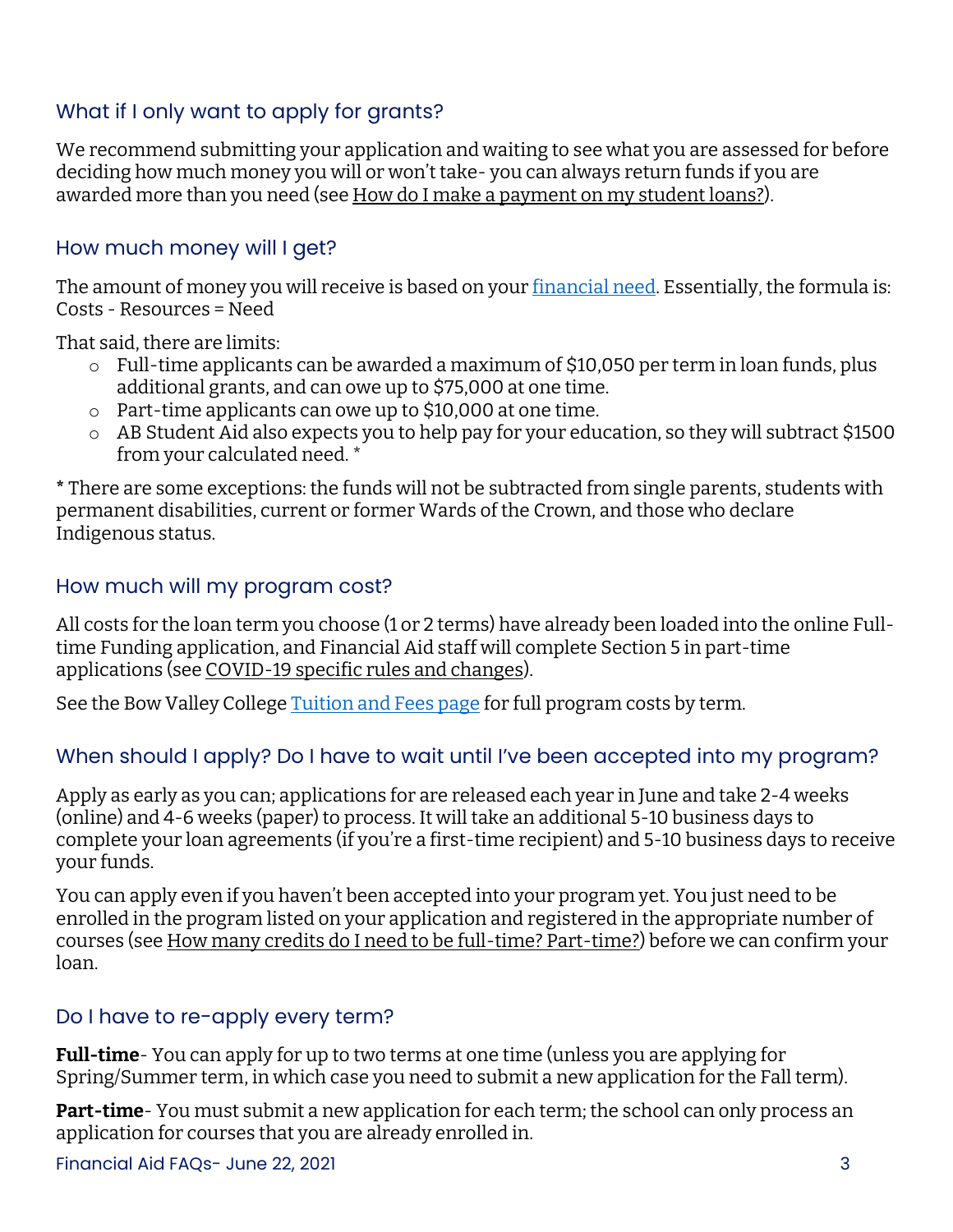#### <span id="page-3-0"></span>**Loan agreements**

#### <span id="page-3-1"></span>What are Loan Agreements?

These are the contracts you need to sign with each level of government (Alberta and Canada) regarding the rules of your Financial Aid. You must complete these agreements:

- o The first time you are approved for a loan;
- o If it has been more than two years since you held student financial aid; or
- o If it is your first time being approved for a loan in Alberta.

You must complete your [loan agreements](https://studentaid.alberta.ca/apply/after-you-re-approved/) before your Financial Aid funds will be released.

#### <span id="page-3-2"></span>Where do I find my Canada MSFAA number?

You should receive an email for the National Student Loan Service Centre (NSLSC) within a week of being approved for Financial Aid; this email will contain your MSFAA number, and instructions for the online process.

Note: If you do not receive an email, or are unable to access your documents, please [email us,](mailto:financialaid@bowvalleycollege.ca?subject=MSFAA%20Number?) as we will be able to provide you with this information.

## <span id="page-3-3"></span>**Getting your funds**

#### <span id="page-3-4"></span>Why haven't I gotten my money yet?

If you've been approved for full-time Financial Aid, are enrolled full-time, and the term has begun, but you have not received your funds, there could be a few reasons:

- o You applied less than four weeks before the first day of classes: everything may be fine, but your funding is still being processed. You ca[n email us](mailto:financialaid@bowvalleycollege.ca?subject=Loan%20Disbursement%20Query) or call AB Student Aid (1-855-606- 2096) to check.
- o You[r loan agreements](https://studentaid.alberta.ca/apply/after-you-re-approved/) are incomplete: you must complete both your provincial and federal loan agreements to receive the funds you've been approved for.
- o Consent & Declaration incomplete: if you are married or in a common-law relationship, this form must be signed by your partner and submitted to AB Student Aid before your funds will be released.
- o You haven't cancelled your Repayment Assistance Plan (RAP): If you are on RAP at the time of application because you are repaying previous student loans, you have to contact the [National Student Loan Service Centre \(NSLSC\)](https://protege-secure-2.csnpe-nslsc.canada.ca/eng/ContactUs.aspx) to request that it be cancelled- this is a separate process, and your National funds will not be released until this is done.
- $\circ$  Problem with your file: It is possible that there is some other problem with your file. If you have ruled out all the above, please contac[t AB Student Aid](https://studentaid.alberta.ca/resources/contact/) and the [NSLSC](https://protege-secure-2.csnpe-nslsc.canada.ca/eng/ContactUs.aspx) to ask why your funds have not been released yet. You can als[o make an appointment to speak to a](https://outlook.office365.com/owa/calendar/BowValleyCollege1@bowvalleycollege.ca/bookings/)  [Financial Aid Advisor.](https://outlook.office365.com/owa/calendar/BowValleyCollege1@bowvalleycollege.ca/bookings/)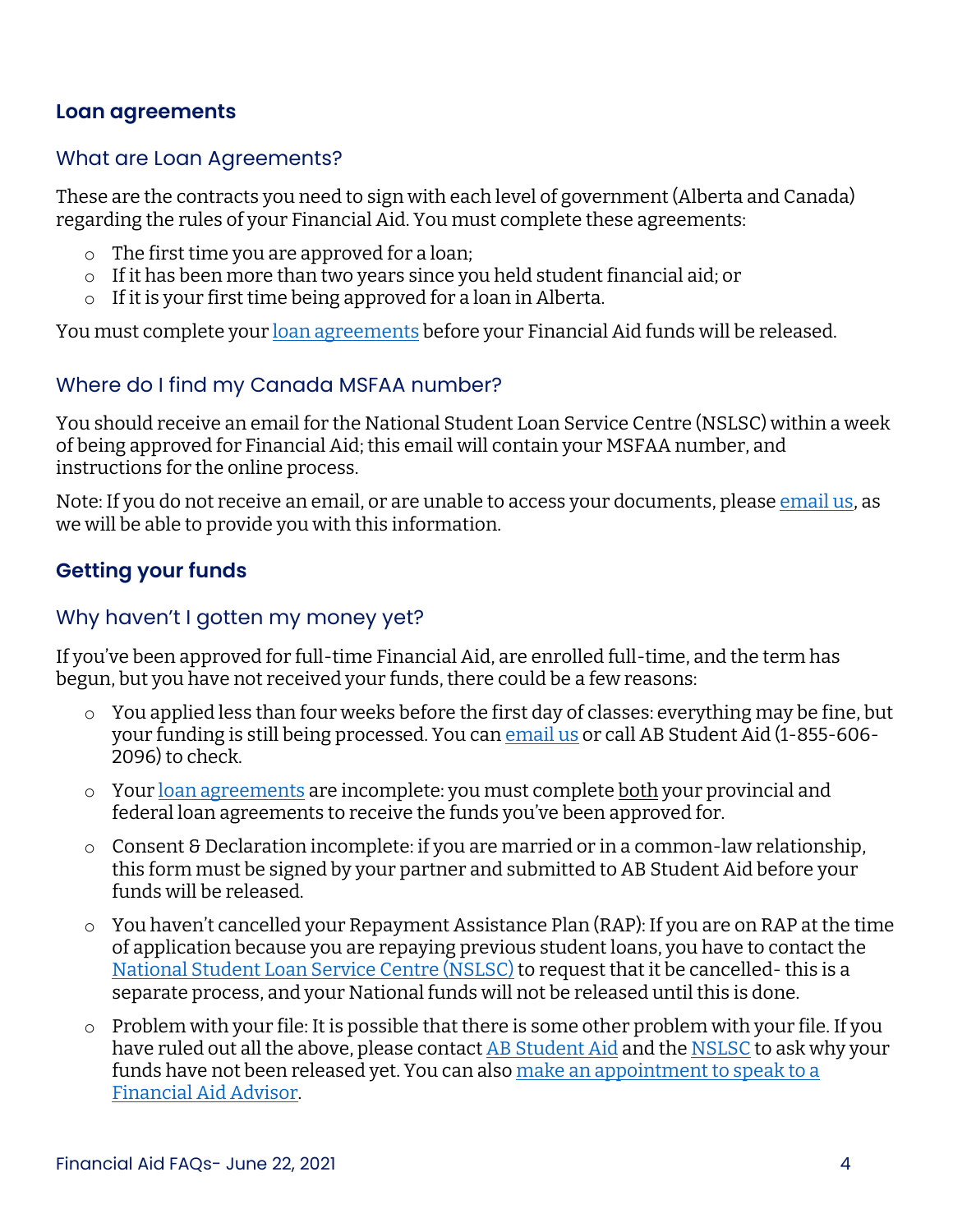#### <span id="page-4-0"></span>Why hasn't the school confirmed my enrollment yet?

The school can only begin confirming enrollments when they are released to us by AB Student Aid. This typically happens about 30 days before the beginning of term.

#### <span id="page-4-1"></span>If I've been approved for financial aid, do I have to pay my tuition?

If you have been approved for financial aid **prior to the beginning of term**, Bow Valley College will ask AB Student Aid to send your tuition and fees directly to us (the rest will be sent to you), and you will be granted a fee deferral to allow time for the funds to arrive.

If you are approved for financial aid **after the beginning of term**, you are responsible for paying for tuition and fees by the fee payment deadline. If you will not be able to do this, please make an [appointment to speak to a Financial Aid Advisor.](https://outlook.office365.com/owa/calendar/BowValleyCollege1@bowvalleycollege.ca/bookings/)

#### <span id="page-4-2"></span>What happens if I pay my tuition even though I've been approved for financial aid?

If you are approved for financial aid prior to the beginning of term, **please do not pay your tuition and fees**. This may result in double payment, and you will have to wait 6-8 weeks for a refund.

The Financial Aid Office sends an email to all students approved for full-time financial aid when we begin asking AB Student Aid to send us your tuition and fees, typically 4-6 weeks prior to the beginning of term.

If you plan to pay your tuition and fees by a means other than your approved Financial Aid, please [contact us](mailto:financialaid@bowvalleycollege.ca?subject=Fee%20Remittance%20Exception%20Request) to ensure that we have not already requested the funds from the government.

#### <span id="page-4-3"></span>Who do I talk to for help with budgeting my loan money?

Bow Valley College is home to the ATB Centre for Learner Financial Empowerment, which provides financial coaching services, including assistance with budgeting. If you feel that you may have trouble budgeting your financial aid funds to last four months, please don't hesitate to [make an appointment to see the Financial Coach.](https://outlook.office365.com/owa/calendar/BowValleyCollege1@bowvalleycollege.ca/bookings/)

#### <span id="page-4-4"></span>What can I do if I'm not approved for enough money?

If the amount you have been assessed for will not be enough, you can submit a Request for [Review \(RFR\).](https://studentaid.alberta.ca/while-you-study/request-a-review-of-your-account/) You will need to submit a budget of your living expenses, and documentation to back this up.

An RFR takes up to 30 days to process, it is not recommended that you submit this until AFTER you receive your funds for the term unless there are more than 30 days before the term begins (submitting an RFR freezes the file until the RFR is processed, so you will not receive your funds until the process is complete if you submit before you have your funds.)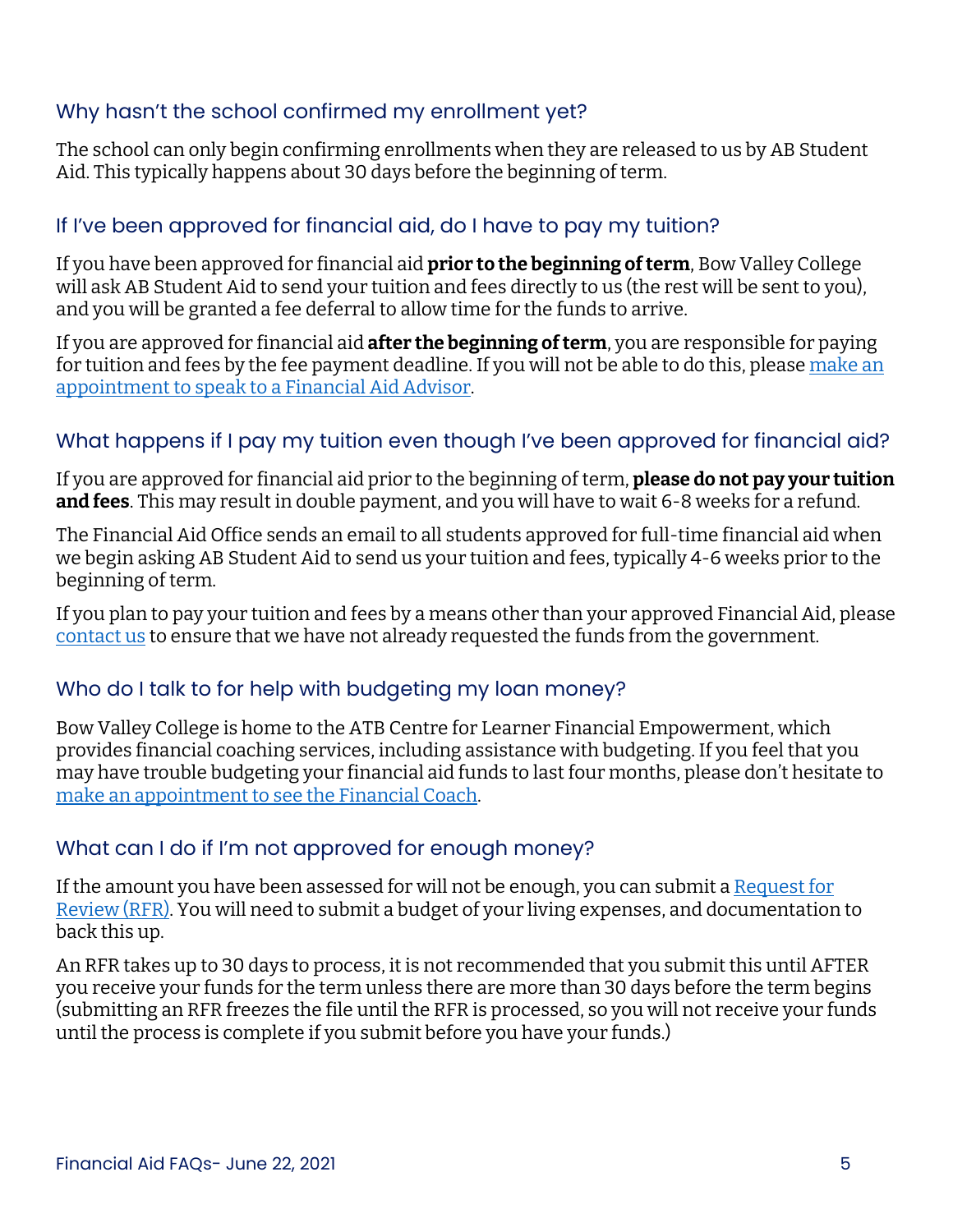## <span id="page-5-0"></span>**Changes to application information**

## <span id="page-5-1"></span>What do I need to do if the information on my AB Student Aid application changes?

If the information you reported in your AB Student Aid application changes, you **must** inform AB Student Aid (this is noted in the agreement you submit). To do this, submit a [Request for Review](https://studentaid.alberta.ca/while-you-study/request-a-review-of-your-account/)  [\(RFR\)](https://studentaid.alberta.ca/while-you-study/request-a-review-of-your-account/) via you[r AB Student Aid account.](https://studentaid.alberta.ca/)

Changes may include:

- o Switching programs
- o Pace changes (drop to part-time, withdraw, increase to full-time)
- o You receive funds for school that are not listed on your application
- o Change to your number of dependents or cost of living
- o Change in contact information

If you do not inform AB Student Aid of these changes, and your file is audited, your financial aid could be cancelled, and you may jeopardize future financial aid applications.

## <span id="page-5-2"></span>What happens if I withdraw from my program or drop to part-time?

If you withdraw from your program during the term of your financial aid, you will no longer be eligible to hold the funds, and your financial aid will be cancelled. This is true of both loans and grants:

**Loans**- You will need to return any funds you have received. Any funds you are unable to return will need to be repaid as per your loan agreements.

**Grants**- Grants received during the term in which you withdraw will be converted into loans and will need to be repaid as per your loan agreements. The amount converted will be pro-rated based on when in the term your pace changed. For example, if your pace changes within the first 30 days of term, the full amount of your grants will be converted into loans; If you are more than 30 days into term when your pace changes, AB Student Aid will calculate how much to convert based on the number of days of term completed, and will send you a notification.

If you have full-time financial aid (loans and/or grants), and you drop enough credits to lose fulltime status, your full-time financial aid will be cancelled, and you can apply for part-time financial aid if you wish.

### <span id="page-5-3"></span>What should I do if I've been approved for funding, but am waitlisted for courses?

We will not be able to confirm your loan until you are enrolled in a full-time course-load. You have several options:

- $\circ$  Add additional courses to ensure your full-time status (contact the [Academic Advising\)](mailto:advising@bowvalleycollege.ca?subject=Adding%20courses);
- o Wait to see if you get a seat in your courses- you'll typically find out within the first few days of classes (your funds will be delayed);
- o Drop the waitlisted courses and apply for part-time funding (this will take an additional 4- 6 weeks).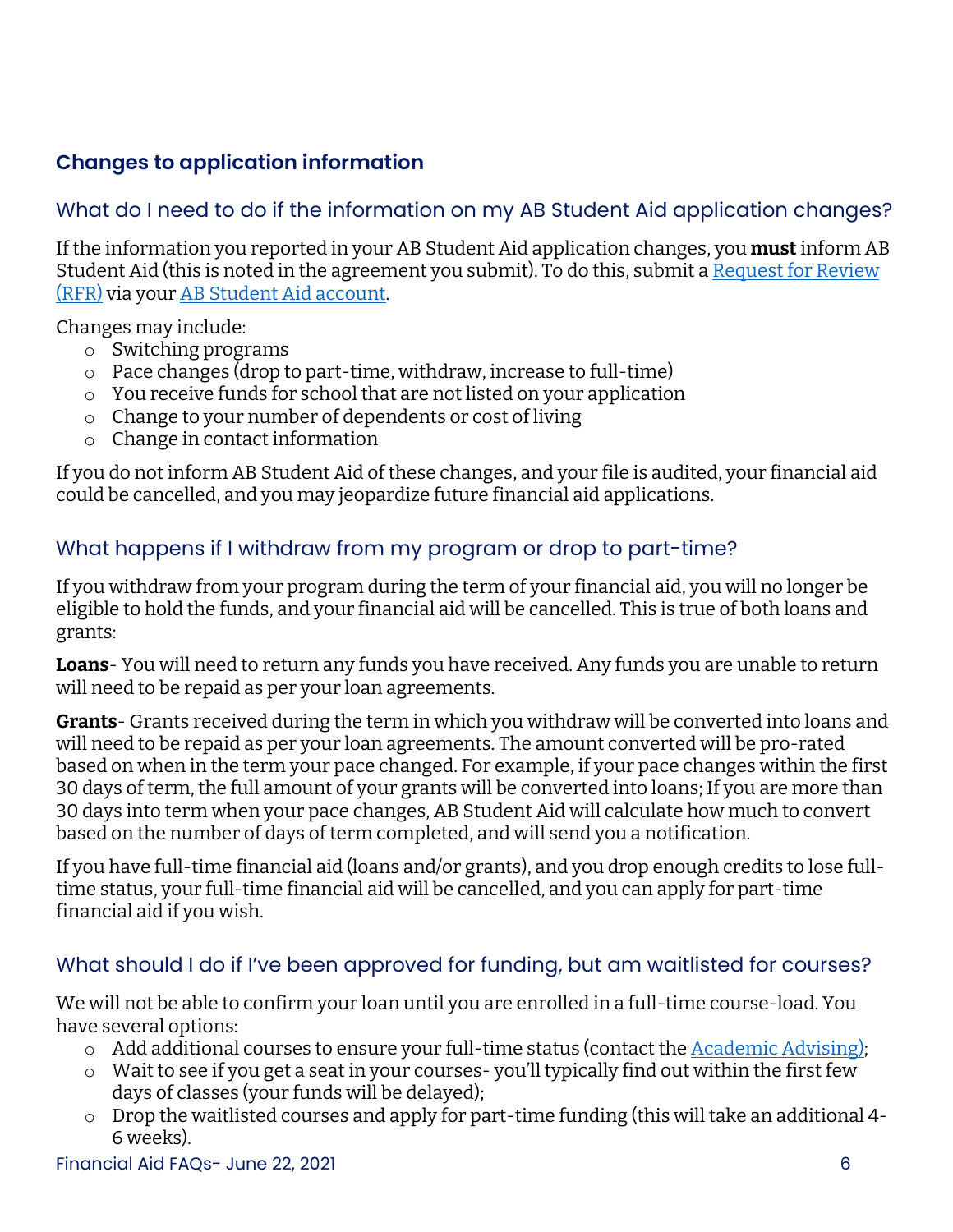### <span id="page-6-0"></span>What happens to my financial aid for next term if I fail a class?

**Full-time** financial aid is not affected by grades. If failing a class means that you will drop to less than 9 credits next term, or you will not be able to enroll in your clinical, practicum, or preceptorship, you will need to either pick up some courses or cancel your loan.

If you will remain at 9 credits or more, or you are still able to take your clinical, practicum, or preceptorship, your loan will not be affected.

**Part-time** financial aid will not pay for a course more than once. You will still be eligible to apply for part-time financial aid for next term, but you cannot use the funds to retake a course you have previously paid for with part-time funds.

## <span id="page-6-1"></span>**Repayment**

### <span id="page-6-2"></span>When do I have to start paying back my loan? When CAN I start?

You need to begin paying back your loan six months from the first day of the month after you stop being a full-time student (for Canada Student Financial Assistance) OR six months from the first day of the month after you stop being a student (AB Student Loans).

For example: Your last day as a student is April 25th, your six-month grace period would begin on May 1st, and your repayment would begin on November 1st). This grace period is both paymentand interest-free.

You can make payments at any time during the life cycle of your loan (even before you begin repayment). If you do not want the full amount you've been assessed for, you can return the funds to AB Student Aid or National Student Loan Service Centre.

Se[e How do I make a payment on my student loans?](#page-6-3)

#### <span id="page-6-3"></span>How do I make a payment on my student loans?

If you are receiving funding from both Canada and Alberta, you will need to make payments on **two** loans. You will need to set up online payments through your bank (just like paying other bills). To find the information you need:

Alberta- register for a[n AB MyLoan](https://myloan.studentaid.alberta.ca/) account, and follow the instructions in the "Make a Payment" section.

Canada- sign into your [National Student Loan Service Centre \(NSLSC\)](https://www.csnpe-nslsc.canada.ca/) account (you set this up when you completed your federal loan agreement). You should see the option to "Make a Payment". Follow the instructions listed there.

#### <span id="page-6-4"></span>When do I need a Schedule 2? Form B?

You need to complete a Schedule 2 if you have had full-time financial aid in the past, are still a student, but do not currently hold full-time financial aid. You can submit this through your [National Student Loan Service Centre](https://www.csnpe-nslsc.canada.ca/) account.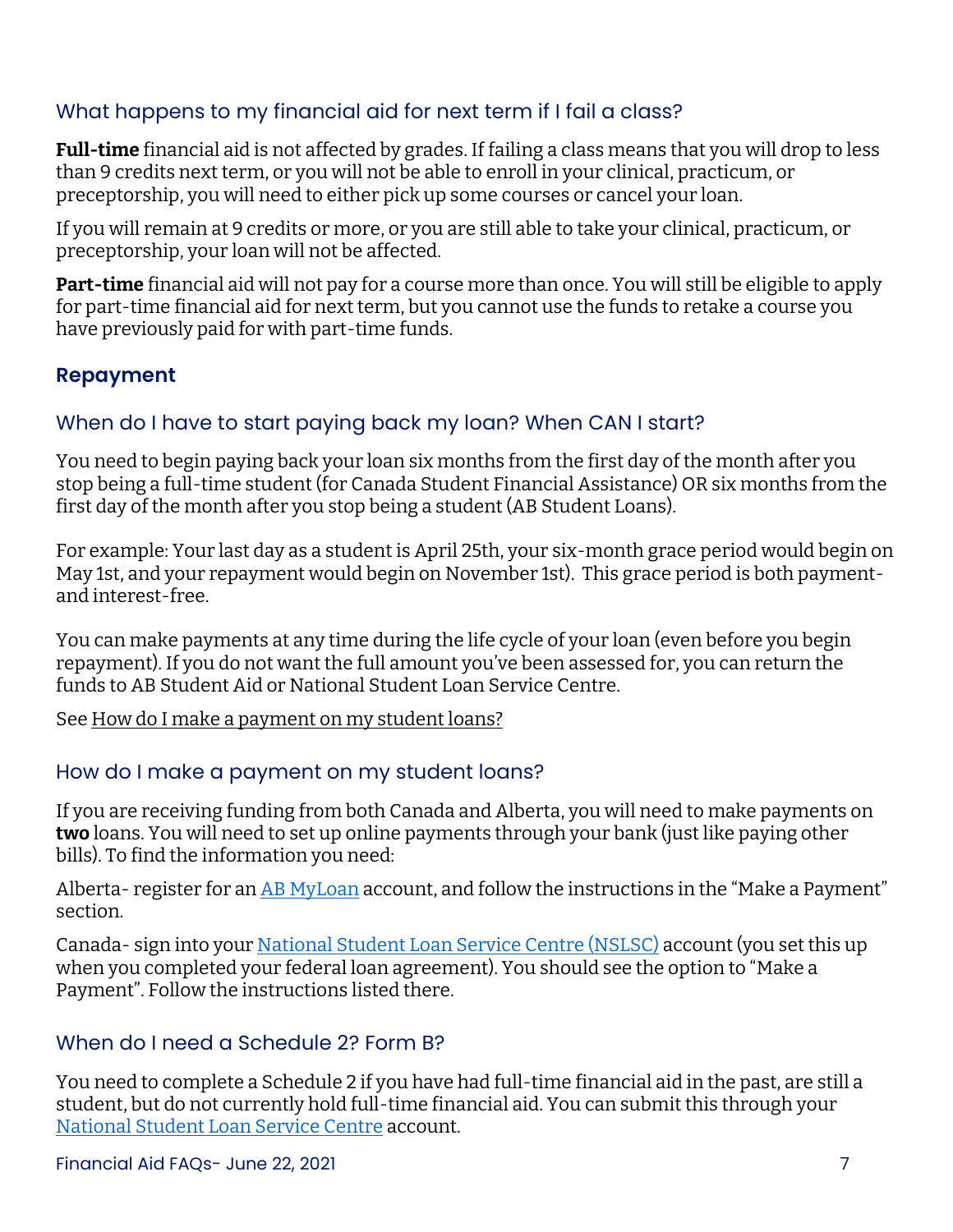The ONLY times you would need to complete a Form B are:

- $\circ$  If you only hold loans from Alberta (no Canada Student Loans);
- o Your payments are due to start within 30 days.

Otherwise, submitting a Schedule 2 will notify both AB Student Aid and the National Student Loan Service Centre that you are still a student, so that you maintain your interest-free status. **\***

**\*** Only AB funds will remain interest-free beyond 6 months if you are a part-time student; you must be a full-time student to maintain payment-free status on Federal loans.

## <span id="page-7-0"></span>What happens if I take Parental Leave? Do I need to start repaying my loans?

No, you do not. Just make sure you submit the correct [Interest-free Status form.](https://studentaid.alberta.ca/resources/applications-and-forms/#page1961) This will keep your loans interest free for up to 12 months

## <span id="page-7-1"></span>**Students with disabilities**

## <span id="page-7-2"></span>How do I apply for disability grants? What is a Schedule 4?

A Schedule 4 is an application for federal and provincial grants for students with permanent disabilities.

This form must be completed on your behalf by an Accessibility Advisor. Make an appointment to [see an Accessibility Advisor.](https://outlook.office365.com/owa/calendar/BowValleyCollege1@bowvalleycollege.ca/bookings/) 

## <span id="page-7-3"></span>What is Reduced Course Load (RCL)?

Reduced Course Load allows students with disabilities to maintain full-time status with fewer courses (6 credits per term). To apply for RCL, make an appointment to see an Accessibility [Advisor.](https://outlook.office365.com/owa/calendar/BowValleyCollege1@bowvalleycollege.ca/bookings/)

## <span id="page-7-4"></span>**Important Links**

[AB Student Aid](https://studentaid.alberta.ca/)

**[AB Student Aid Resources for Students](https://studentaid.alberta.ca/resources/)** 

[National Student Loan Service Centre](https://www.csnpe-nslsc.canada.ca/) 

[Yukon Student Financial Assistance](https://yukon.ca/en/education-and-schools-student-financial-support) 

[Northwest Territories Student Financial Assistance](https://www.ece.gov.nt.ca/en/services/studentfinancial-assistance) 

[Financial Assistance for Nunavut Students \(FANS\)](https://www.gov.nu.ca/education/programs-services/financial-assistance-nunavut-students-fans)

[Student Aid BC](https://studentaidbc.ca/) 

[Saskatchewan Student Loans](https://www.saskatchewan.ca/residents/education-and-learning/student-loans)

Financial Aid FAQs- June 22, 2021 8